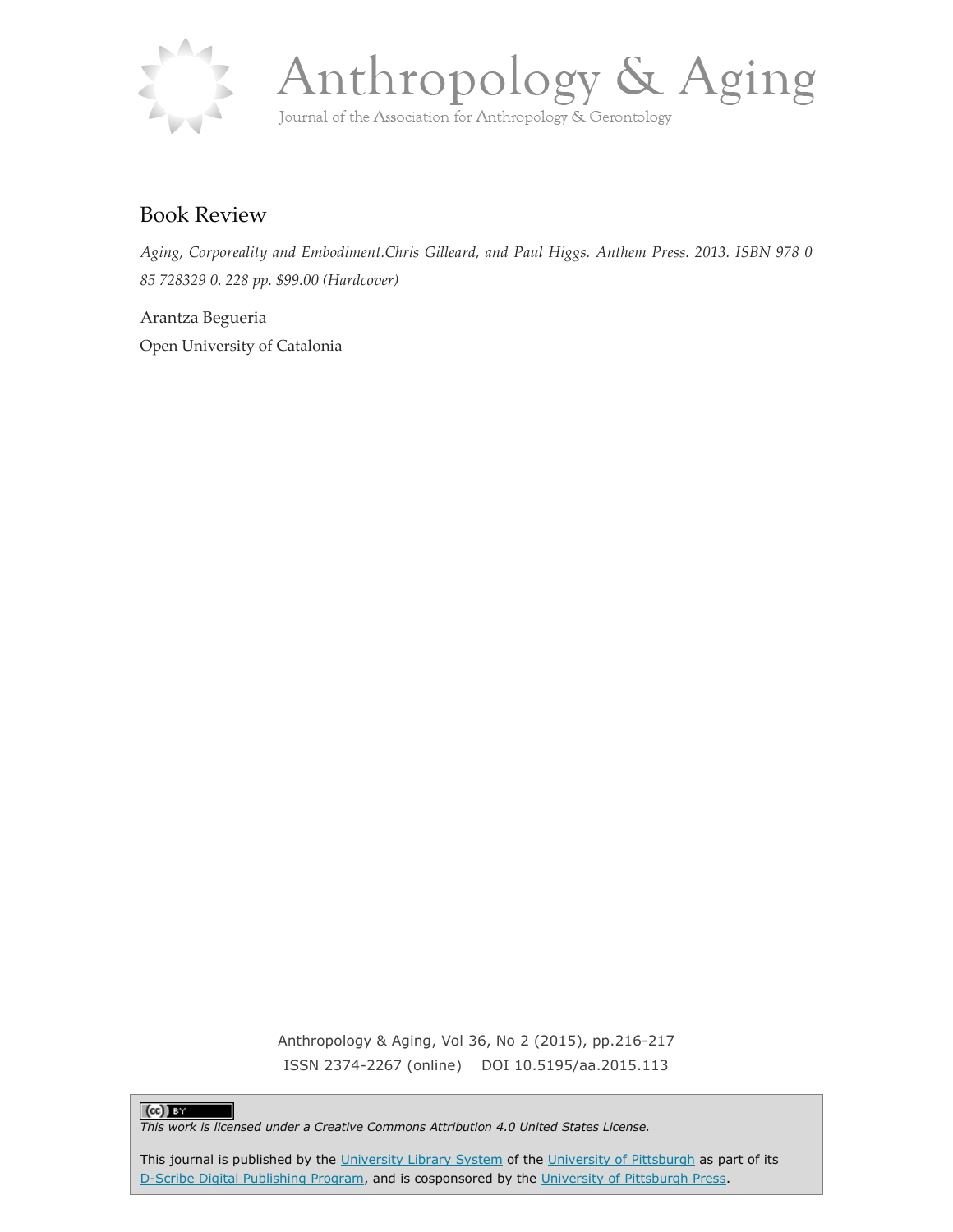## Book Review

*Aging, Corporeality and Embodiment. Chris Gillear, and Paul Higgs. Anthem Press. 2013. ISBN 978 0 85 728329 0. 228 pp. \$99.00 (Hardcover)*

Arantza Begueria Open University of Catalonia.

When one thinks about aging, many commonplaces come to mind: loneliness, social exclusion, poverty or ill-health. Likewise, the idea of the aging body resonates with notions of decline, frailty, impairment and disability. The present book addresses the complex and controversial issue of the aging body by offering a more positive perspective that moves away from those notions and develops the paradigm of the "new aging" (Gergen and Gergen 2000). Taking as a standpoint what Bryan Turner (1984) has called the "somatic turn" in the social sciences, this book draws on the notions of performative identity, agency and self-care to describe an embodied aging that has to do with autonomy, self-expression, pleasure and lifestyle choices in consumer society.

The book can be read in three sections. The first one deals with the theoretical grounds of the text and offers the historical background for its arguments. It describes the history of the body in Western societies throughout pre-modernity, modernity and second modernity, and focuses, mainly, on the generational schism lived by the Baby Boomers of the sixties in the US. According to Gilleard and Higgs, this particular historical period signals the birth of many contemporary conceptions of the body. During the sixties, several binary oppositions such as male-female, black-white, heterosexual-homosexual and able-bodied-disabled were called into question by a young generation who began to perform their (new) embodied identities proudly. By the time that generation grew old, they wished to perform their previous identities as well as their age in a new way of "not becoming old". Thus, the culturally established opposition of young versus old required a new approach. The aim of this book is to fill this gap and develop this new approach.

The text constantly seeks a balance between the paradigms of "positive aging", "successful aging", "anti-aging", "natural aging" and "anti-anti-aging" by offering a postmodern poststructuralist standpoint that tries to go beyond those paradigms and develop "a different understanding of aging as a site of embodied and contested difference" (p.22). Such an approach would acknowledge the vulnerabilities of age but also see the individual as a desiring subject. Following authors like Foucault, Butler or Deleuze and Guattari, the book works throughout its chapters on the notions of personal subjectivity, agentic performance, embodied identity and the technologies of self.

The second section of the book takes a cultural studies approach to analyze the bodily identities of gender (chapter 3), race (chapter 4), functional diversity (chapter 5) and sexuality (chapter 6). Following Gilleard and Higgs, several social liberation movements that emerged during the 20th century such as feminism, Black Power, disability and queer movements helped create a more positive social sensibility toward some renewed embodied identities. Again, the authors encourage the idea of using the cultural background of those subaltern identities to think